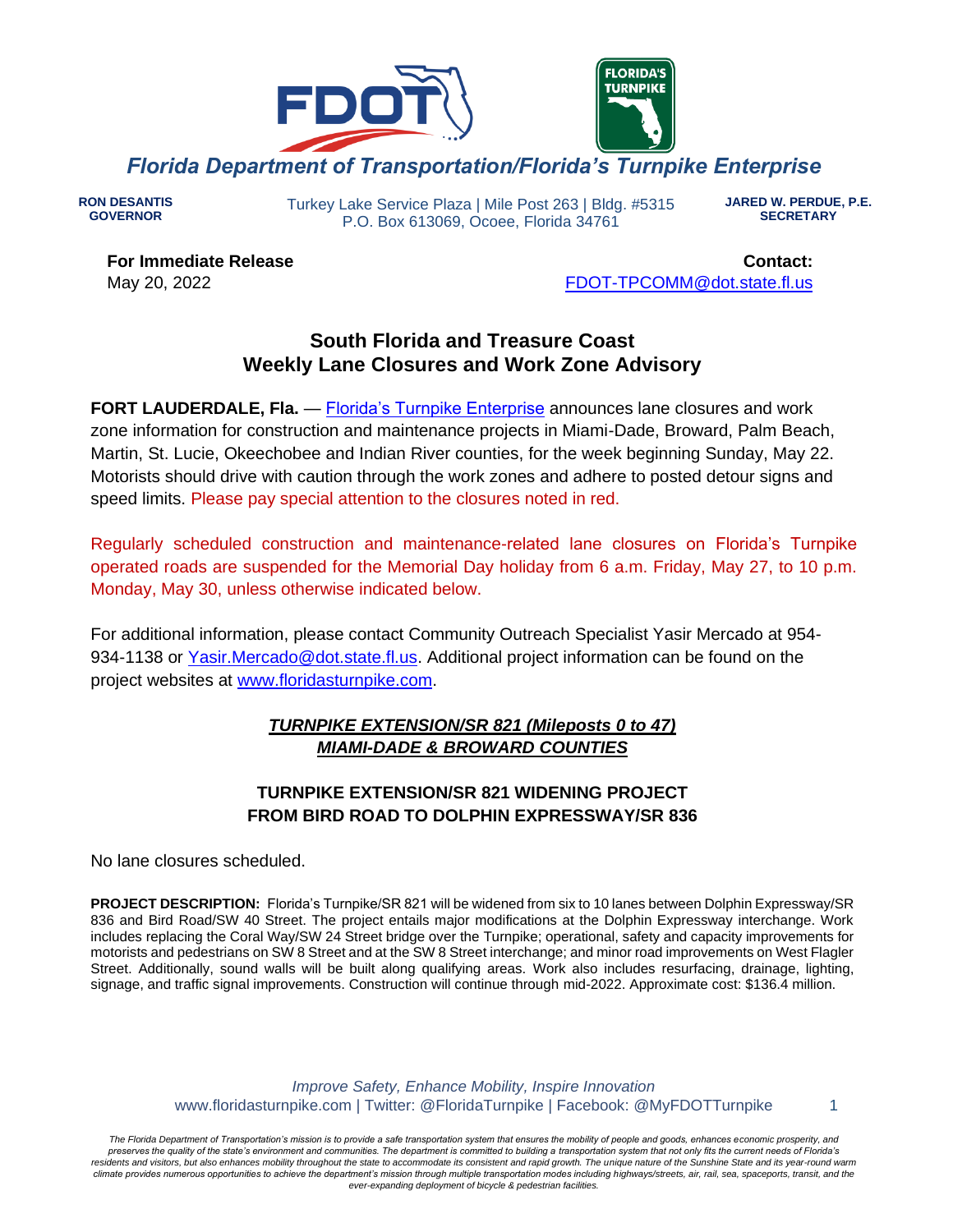## **TURNPIKE EXTENSION/SR 821 WIDENING PROJECT FROM DOLPHIN EXPRESSWAY/SR 836 TO NW 106 STREET**

# **Northbound and southbound Florida's Turnpike/SR 821 between Dolphin Expressway/SR 836 and NW 106 Street**

Overnight single and double lane closures, 8:30 p.m. to 5 a.m., Sunday, May 22, and nightly through Thursday, May 26.

### **Southbound Florida's Turnpike/SR 821 entrance ramp from NW 106 Street**

Overnight full ramp closures, 11 p.m. to 6 a.m., Monday, May 23, and nightly through Thursday, May 26.

## **Detour information:**

• Westbound NW 106 Street traffic wishing to access southbound Florida's Turnpike/SR 821 will be directed to NW 112 Avenue, travel south on NW 112 Avenue to NW 74 Street and travel west on NW 74 Street to access southbound Florida's Turnpike.

### **Eastbound and westbound NW 12 Street between Telemundo Way and NW 114 Avenue**

Overnight single lane closures, 8:30 p.m. to 5:30 a.m., Sunday, May 22, and nightly through Thursday, May 26.

### **Eastbound NW 12 Street between Telemundo Way and NW 114 Avenue**

Overnight full road closures, 11 p.m. to 5 a.m., Sunday, May 22, and nightly through Thursday, May 26. **Detour information:**

• Eastbound NW 12 Street traffic wishing to continue east will be directed to NW 127 Avenue, travel north on NW 127 Avenue to NW 25 Street, travel east on NW 25 Street to NW 107 Avenue and travel south on NW 107 Avenue to access NW 12 Street.

### **Eastbound and westbound NW 41 Street underneath Florida's Turnpike/SR 821**

Overnight full road closures, 11 p.m. to 5 a.m., Sunday, May 22, and nightly through Thursday, May 26. **Detour information:**

- Eastbound NW 41 Street traffic wishing to continue east will be directed to NW 122 Avenue, travel north on NW 122 Avenue to NW 58 Street, travel east on NW 58 Street to NW 107 Avenue and travel south on NW 107 Avenue to access NW 41 Street.
- Westbound NW 41 Street traffic wishing to continue west will be directed to NW 107 Avenue, travel north on NW 107 Avenue to NW 58 Street, travel west on NW 58 Street to NW 122 Avenue and travel south on NW 122 Avenue to access NW 41 Street.

### **Eastbound and westbound Dolphin Expressway/SR 836 under Florida's Turnpike/SR 821**

Overnight single lane closures, 8:30 p.m. to 5:30 a.m., Sunday, May 22, and nightly through Thursday, May 26. A second lane on eastbound Dolphin Expressway may close at 12 a.m. Daytime single lane closures, 10:30 a.m. to 3 p.m., Monday, May 23, and daily through Thursday, May 26.

> *Improve Safety, Enhance Mobility, Inspire Innovation* www.floridasturnpike.com | Twitter: @FloridaTurnpike | Facebook: @MyFDOTTurnpike 2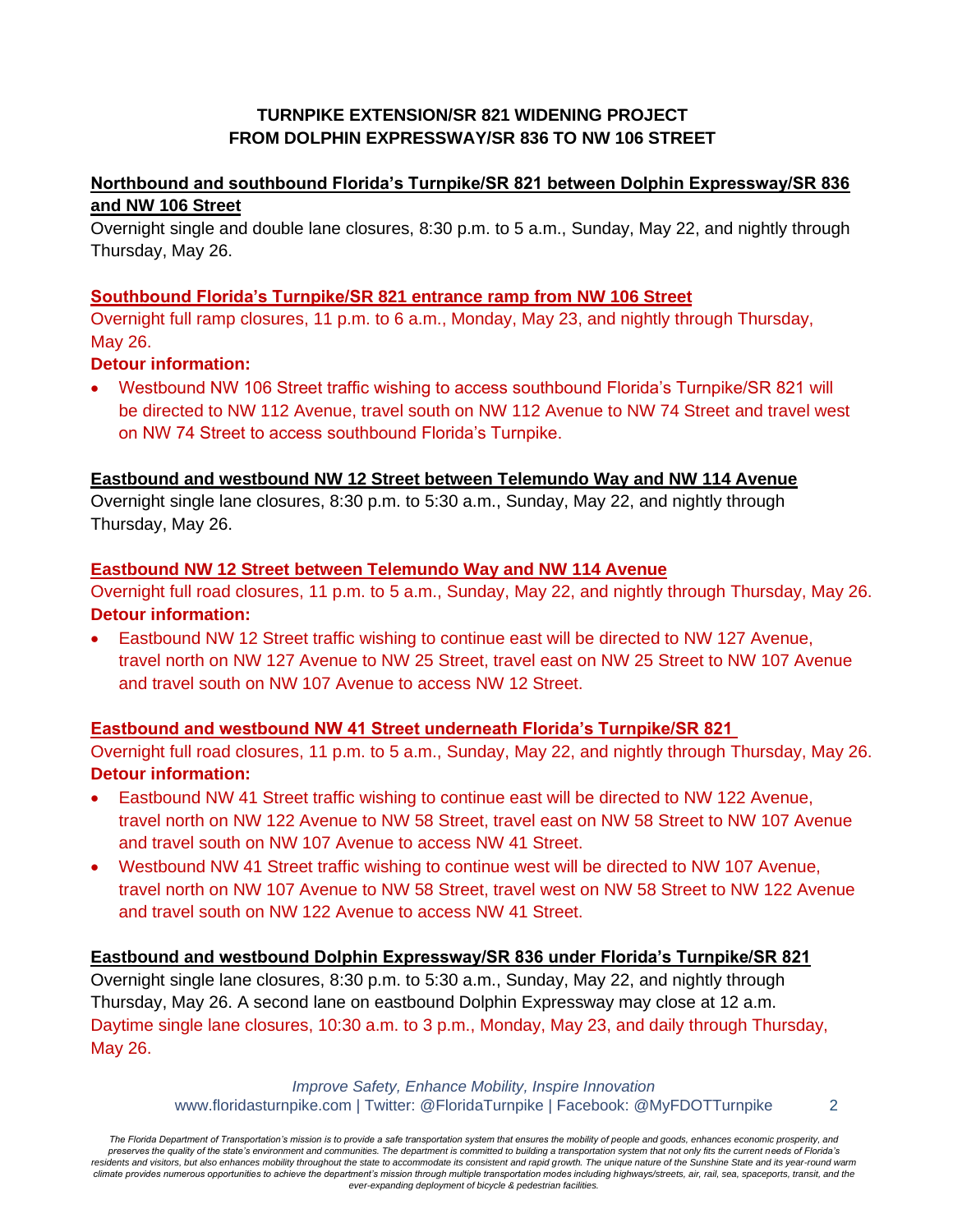**PROJECT DESCRIPTION:** Florida's Turnpike/SR 821 is being widened from six-eight lanes to 10 lanes between Dolphin Expressway/SR 836 and NW 106 Street. The project entails converting NW 117 Avenue, between NW 34 Street and NW 41 Street, into a northbound Turnpike entrance ramp and a slip ramp for local traffic continuing to NW 117 Avenue, north of NW 41 Street. Work consists of interchange improvements at SR 836 and NW 12 Street including the construction of three new ramps, and intersection improvements at NW 12 Street, NW 41 Street and NW 74 Street. Florida's Turnpike bridges over SR 836/NW 12 Street, NW 25 Street, NW 41 Street, NW 58 Street, and the NW 74 Street Canal will be widened. Work also includes constructing sound walls along qualifying residential areas, milling and resurfacing, guardrail and fencing, drainage, signage, and lighting improvements. Construction will continue through early 2025. Approximate cost: \$245 million.

# **TURNPIKE EXTENSION/SR 821 WIDENING PROJECT FROM NW 106 STREET TO INTERSTATE 75 (I-75)**

## **Northbound and southbound Florida's Turnpike/SR 821 between NW 106 Street and I-75**

Overnight single and double lane closures, 10 p.m. to 6 a.m., Sunday, May 22, and nightly through Thursday, May 26.

### **Northbound and southbound NW 138 Street at eastbound and westbound Frontage Road**

Weekend full road closure, 9 p.m. Friday, May 20, to 6 a.m. Saturday, May 21. Weekend full road closure, 1 p.m. Saturday, May 21, to 5 a.m. Monday, May 23. **Detour information:**

- Northbound NW 138 Street traffic wishing to continue north will be directed to travel east on Okeechobee Road to Hialeah Gardens Boulevard, travel north on Hialeah Gardens Boulevard to Frontage Road, travel northwest on Frontage Road to NW 107 Avenue and travel north on NW 107 Avenue to access NW 138 Street.
- Southbound NW 138 Street traffic wishing to continue south will be directed to NW 107 Avenue, travel south on NW 107 Avenue to Frontage Road, travel southeast on Frontage Road to Hialeah Gardens Boulevard, travel south on Hialeah Gardens Boulevard to Okeechobee Road/US 27 and travel west on Okeechobee Road to access NW 138 Street.
- Okeechobee Road traffic wishing to access northbound NW 138 Street will be directed to Hialeah Gardens Boulevard, travel north on Hialeah Garden Boulevard to Frontage Road and travel northwest on Frontage Road to NW 138 Street.
- Eastbound Frontage Road traffic wishing to access northbound NW 138 Street will be directed to NW 112 Avenue, travel north on NW 112 Avenue to NW 140 Street, travel east on NW 140 Street to NW 107 Avenue and travel south on NW 107 Avenue to access NW 138 Street.
- Westbound Frontage Road traffic wishing to access northbound NW 138 Street will be directed to NW 107 Avenue and travel north on NW 107 Avenue to access NW 138 Street. Access to Home Depot and Wawa Gas Station from westbound Frontage Road will remain available during the weekend closure.

**Eastbound and westbound Okeechobee Road/US 27 between NW 138 Street and NW 118 Avenue** Overnight single and double lane closures, 10 p.m. to 6 a.m., Sunday, May 22, and nightly through Thursday, May 26.

> *Improve Safety, Enhance Mobility, Inspire Innovation* www.floridasturnpike.com | Twitter: @FloridaTurnpike | Facebook: @MyFDOTTurnpike 3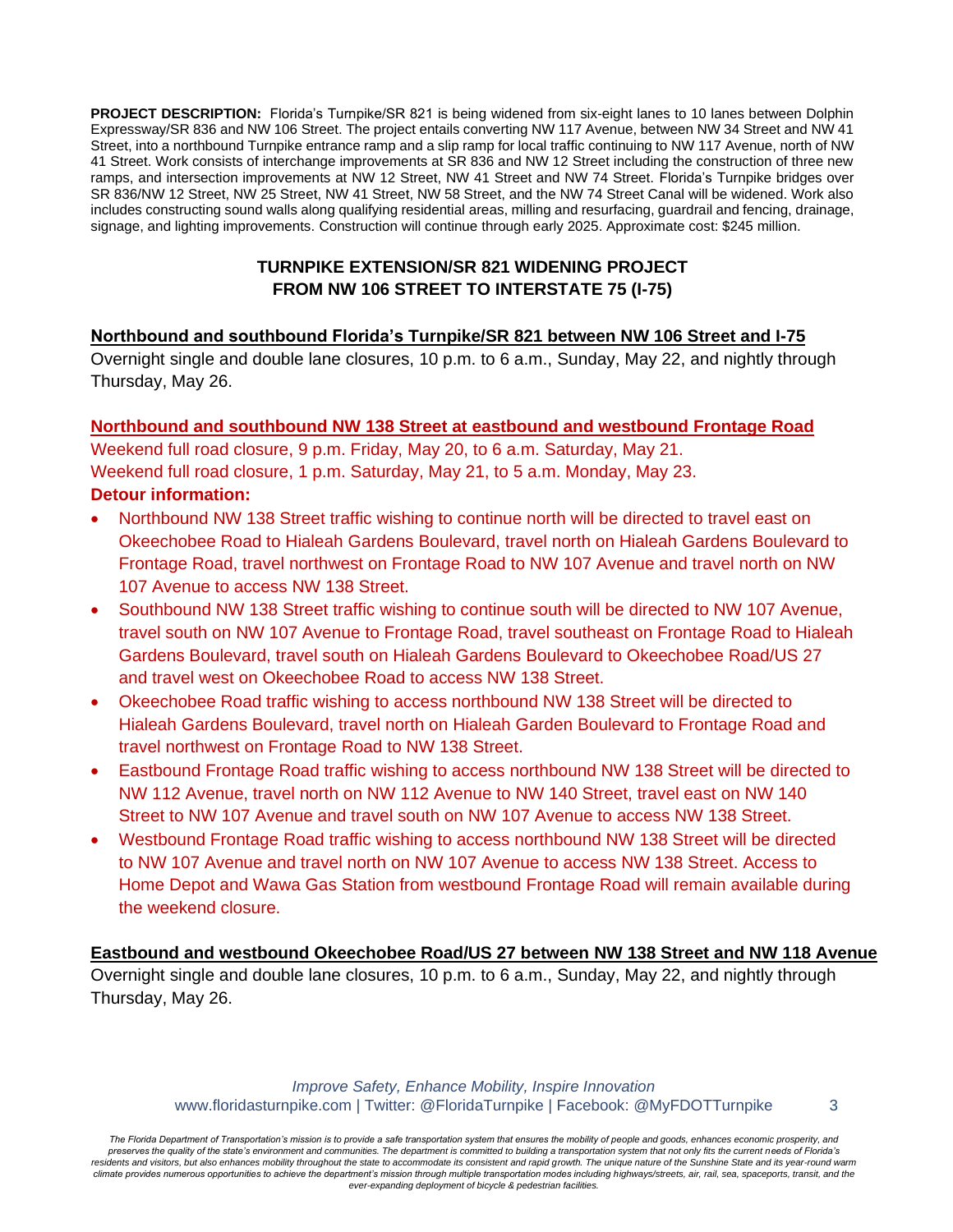### **Eastbound and westbound Frontage Road between NW 138 Street and NW 107 Avenue**

Overnight flagging operations, 9 p.m. to 6 a.m., Sunday, May 22, and nightly through Thursday, May 26. *\* Please note, access to businesses will be maintained throughout these operations.*

### **Southbound Florida's Turnpike/SR 821 entrance ramp from I-75 Express**

Overnight full ramp closures, 10 p.m. Sunday, May 22, to 5 a.m. Monday, May 23; and 10 p.m. Monday, May 23, to 5 a.m. Tuesday, May 24.

#### **Detour information:**

• I-75 Express traffic wishing to access southbound Florida's Turnpike/SR 821 will be directed to use the I-75 general-use lanes to access southbound Florida's Turnpike.

**PROJECT DESCRIPTION:** Florida's Turnpike/SR 821 is being widened to 10 lanes between NW 106 Street and I-75. The project entails constructing a new eastbound Okeechobee Road to southbound Florida's Turnpike entrance ramp and a new northbound Florida's Turnpike exit ramp to eastbound Okeechobee Road, as well as an additional lane in each direction on Okeechobee Road between west of the Turnpike and NW 107 Avenue. Work also consists of constructing a new diverging diamond interchange at Florida's Turnpike and NW 170 Street. Resurfacing, guardrail and fencing, lane striping, stormwater drainage, signage and lighting improvements will also be performed as part of this project. Construction will continue through late 2025. Approximate cost: \$370 million.

# *SOUTHERN TURNPIKE MAINLINE/SR 91 (Mileposts 0X to 86) MIAMI-DADE, BROWARD & PALM BEACH COUNTIES*

# **TOLL EQUIPMENT & OPERATIONS MAINTENANCE**

### **Florida's Turnpike/SR 91**

## **Southbound Florida's Turnpike/SR 91 entrance ramp from eastbound Sunrise Boulevard (Milepost 58)**

Overnight partial closure, 10 p.m. Tuesday, May 24, to 5 a.m. Wednesday, May 25

### **Southbound Florida's Turnpike/SR 91 entrance ramp from westbound Sunrise Boulevard (Milepost 58)**

Overnight partial closure, 11 p.m. Tuesday, May 24, to 5 a.m. Wednesday, May 25

### **Southbound Florida's Turnpike/SR 91 exit ramp to westbound I-595 Express (Exit 54X)**

Daytime single lane closures, 10 a.m. to 4 p.m., Tuesday, May 10, and Wednesday, May 11.

### **I-95 Express**

## **Southbound I-95 Express at NW 144 Street**

Overnight full road closure, 10:30 p.m. Monday, May 23, to 5 a.m. Tuesday, May 24. **Detour information**:

• Southbound I-95 Express traffic will be directed to use the southbound I-95 general use lanes to continue south.

> *Improve Safety, Enhance Mobility, Inspire Innovation* www.floridasturnpike.com | Twitter: @FloridaTurnpike | Facebook: @MyFDOTTurnpike 4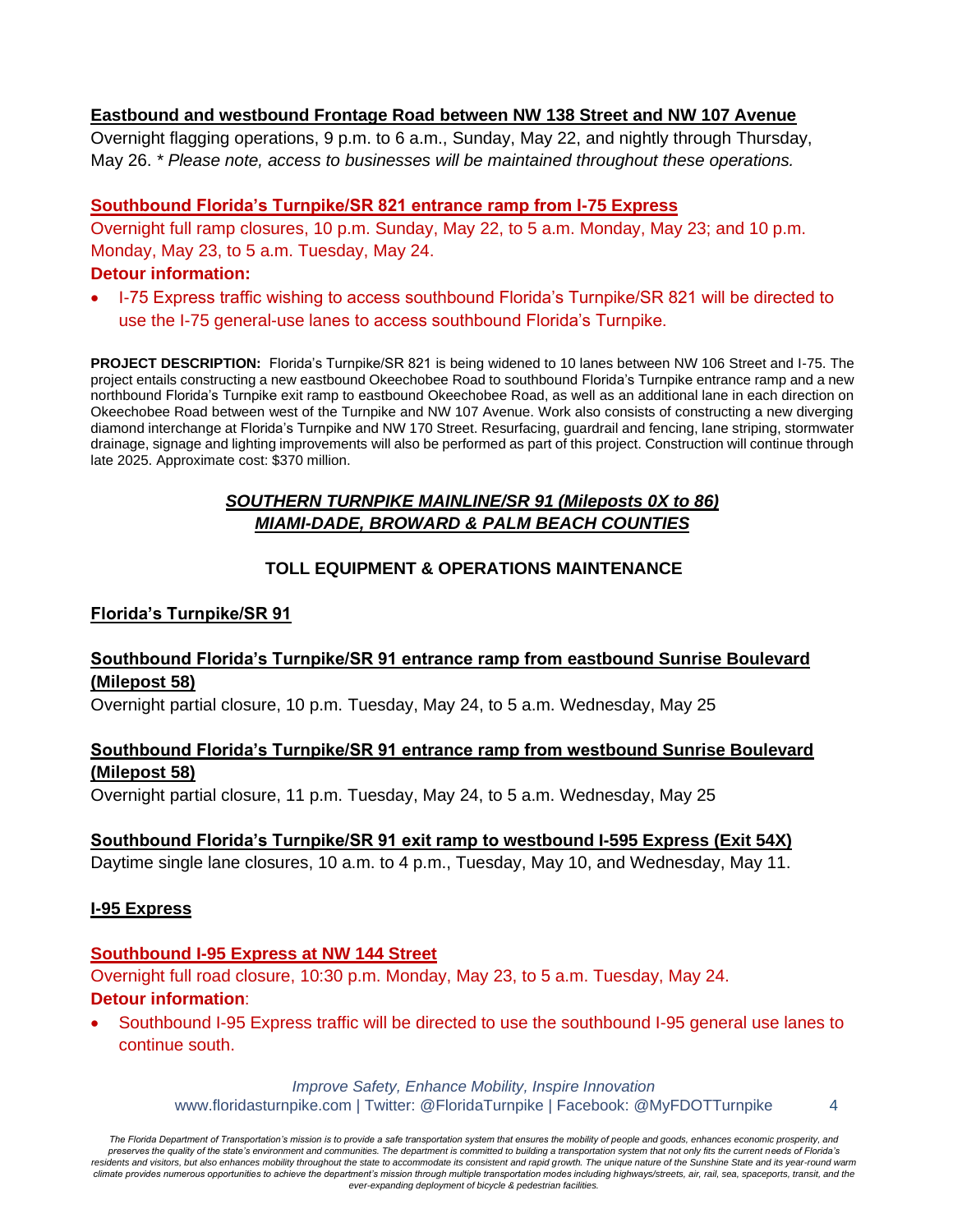# *CENTRAL TURNPIKE MAINLINE/SR 91 (Mileposts 86 to 188) PALM BEACH, MARTIN, ST. LUCIE & OKEECHOBEE COUNTIES*

# **CENTRAL TURNPIKE MAINLINE/SR 91 WIDENING PROJECT FROM NORTH OF BOYNTON BEACH BOULEVARD TO NORTH OF LAKE WORTH ROAD**

# **Northbound and southbound Florida's Turnpike/SR 91 between north of Boynton Beach Boulevard/SR 804 to north of Lake Worth Road/SR 802**

Overnight single lane closure, 10 p.m. Sunday, May 22, to 5 a.m. Monday, May 23. Overnight single lane closures, 9 p.m. to 5 a.m., Monday, May 23, and nightly through Thursday, May 26.

**PROJECT DESCRIPTION:** Florida's Turnpike/SR 91 is being widened from two to three lanes in each direction between the Lantana Toll Plaza and the West Palm Beach Service Plaza. This project also includes reconstructing the Hypoluxo Road bridge over Southern Turnpike Mainline to allow for the new road configuration. Additionally, sound barrier walls will be constructed along qualifying residential areas. Bridge widening, road milling and resurfacing, signage and signal improvements are planned. Construction will continue through mid-2025. Approximate cost: \$170 million.

# **CENTRAL TURNPIKE MAINLINE/SR 91 RESURFACING AND ROADSIDE IMPROVEMENTS PROJECT FROM MILEPOST 117 TO MILEPOST 138**

## **Northbound and southbound Florida's Turnpike/SR 91 at various locations between north of Indiantown Road/SR 706 and south of Becker Road (Exit 138)**

Overnight single lane closure, 10 p.m. Sunday, May 22, to 6 a.m. Monday, May 23. Overnight single lane closures, 8 p.m. to 6 a.m., Monday, May 23, and nightly through Thursday, May 26.

**PROJECT DESCRIPTION:** Florida's Turnpike/SR 91 is being resurfaced from milepost 117 to milepost 138. This project also includes improvements to signing and pavement markings. Construction will continue through late 2022. Approximate cost: \$34 million.

# **SW MARTIN HIGHWAY/SR 417 WIDENING PROJECT**

**Northbound and southbound Florida's Turnpike/SR 91 between Milepost 133 and Milepost 136** Overnight single lane closures, 9 p.m. to 5 a.m., Monday, May 23, and nightly through Thursday, May 26.

**Northbound and southbound Florida's Turnpike/SR 91 between Milepost 134 and Milepost 135** Daytime shoulder closures, 9 a.m. to 4 p.m., Monday, May 23, and daily through Thursday, May 26.

For inquiries related to this project, please contact Samantha Kayser at [skayser@corradino.com.](mailto:skayser@corradino.com)

*Improve Safety, Enhance Mobility, Inspire Innovation* www.floridasturnpike.com | Twitter: @FloridaTurnpike | Facebook: @MyFDOTTurnpike 5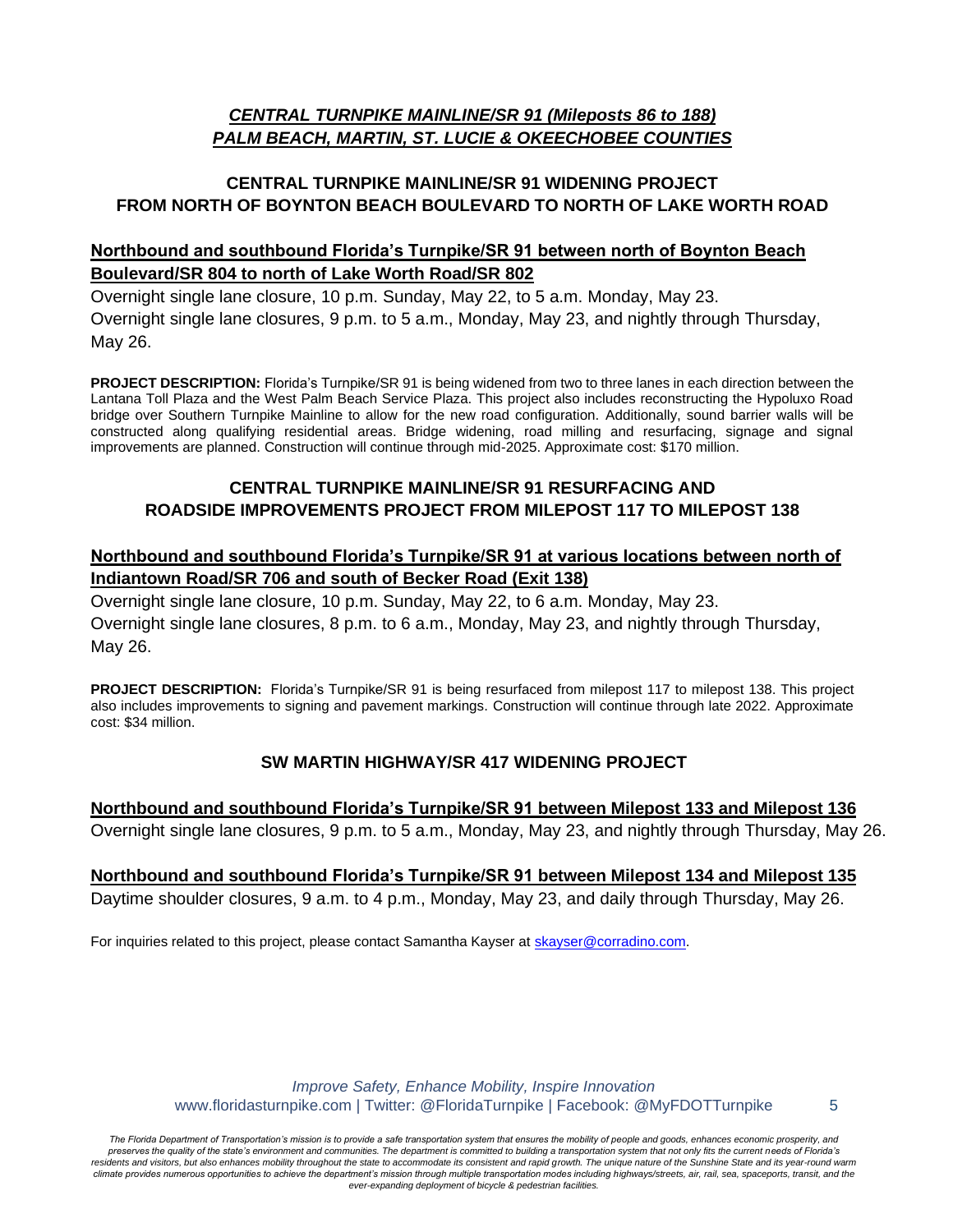# **CENTRAL TURNPIKE MAINLINE/SR 91 RESURFACING AND ROADSIDE IMPROVEMENTS PROJECT FROM MILEPOST 138 TO MILEPOST 153**

# **Northbound and southbound Florida's Turnpike/SR 91 at various locations between just north of Becker Road (Exit 138) and Milepost 153**

Overnight single lane closure, 10 p.m. Sunday, May 22, to 6 a.m. Monday, May 23. Overnight single lane closures, 7 p.m. to 6 a.m., Monday, May 23, and nightly through Thursday, May 26.

## **Southbound Florida's Turnpike/SR 91 entrance ramp from Port St. Lucie Boulevard**

Overnight full ramp closure, 10 p.m. Sunday, May 22, to 6 a.m. Monday, May 23. Overnight full ramp closures, 9 p.m. to 6 a.m., Monday, May 23, and nightly through Thursday, May 26.

# **Detour information:**

• Port St. Lucie Boulevard traffic wishing to access southbound Florida's Turnpike/SR 91 will be directed to travel south to Becker Road and travel east on Becker Road to access southbound Florida's Turnpike.

# **Southbound Florida's Turnpike/SR 91 exit ramp to Port St. Lucie Boulevard (Exit 142)**

Overnight full ramp closure, 10 p.m. Sunday, May 22, to 6 a.m. Monday, May 23. Overnight full ramp closures, 9 p.m. to 6 a.m., Monday, May 23, and nightly through Thursday, May 26.

## **Detour information:**

• Southbound Florida's Turnpike/SR 91 traffic wishing to access Port St. Lucie Boulevard will be directed to exit at Ft. Pierce/SR 70 (Exit 152), travel east along SR 70 to I-95, travel south on I-95 to exit at Crosstown Parkway (Exit 120), travel east on Crosstown Parkway to Bayshore Boulevard and travel south on Bayshore Boulevard to access Port St. Lucie Boulevard.

# **Northbound Florida's Turnpike/SR 91 entrance ramp from Ft. Pierce/SR 70**

Overnight full ramp closure, 10 p.m. Sunday, May 22, to 6 a.m. Monday, May 23. Overnight full ramp closures, 9 p.m. to 6 a.m., Monday, May 23, and nightly through Thursday, May 26.

### **Detour information:**

• Ft. Pierce/SR 70 traffic wishing to access northbound Florida's Turnpike will be directed to travel east on SR 70/Okeechobee Road to I-95, travel north on I-95, exit at Vero Beach/SR 60 (Exit 147) and travel west on SR 60 to access northbound Florida's Turnpike.

# **Southbound Florida's Turnpike/SR 91 entrance ramp from Okeechobee Road/SR 70**

Overnight full ramp closure, 10 p.m. Sunday, May 22, to 6 a.m. Monday, May 23. Overnight full ramp closures, 9 p.m. to 6 a.m., Monday, May 23, and nightly through Thursday, May 26.

> *Improve Safety, Enhance Mobility, Inspire Innovation* www.floridasturnpike.com | Twitter: @FloridaTurnpike | Facebook: @MyFDOTTurnpike 6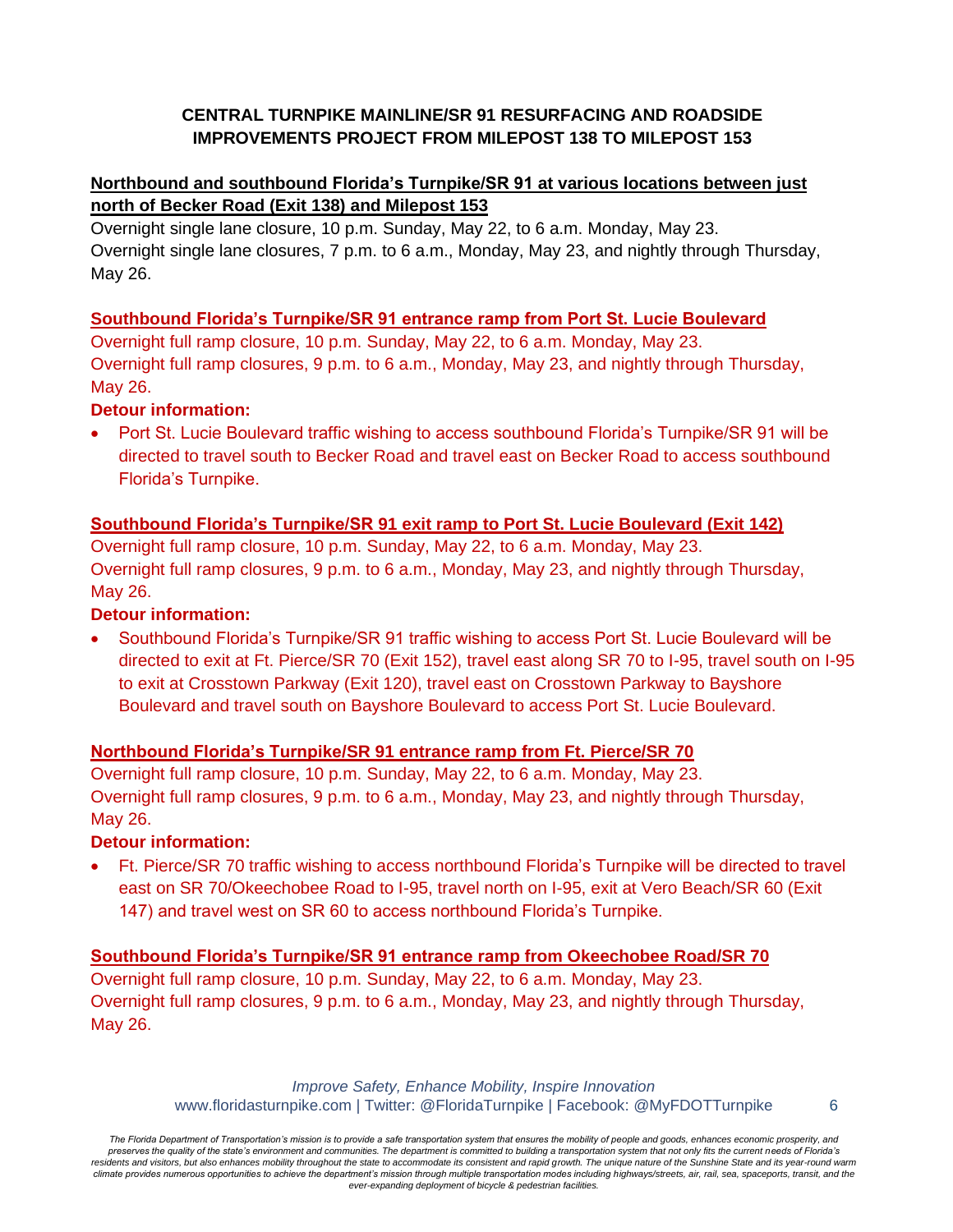#### **Detour information:**

• Okeechobee Road/SR 70 traffic wishing to access southbound Florida's Turnpike/SR 91 will be directed to continue east to I-95, travel south along I-95 to Crosstown Parkway (Exit 120), travel east on Crosstown Parkway to Bayshore Boulevard and travel south on Bayshore Boulevard to Port St. Lucie Boulevard to access southbound Florida's Turnpike.

#### **Northbound Florida's Turnpike/SR 91 exit ramp to Okeechobee Road/Ft. Pierce/SR 70 (Exit 152)**

Overnight full ramp closure, 10 p.m. Sunday, May 22, to 6 a.m. Monday, May 23. Overnight full ramp closures, 9 p.m. to 6 a.m., Monday, May 23, and nightly through Thursday, May 26.

### **Detour information:**

• Northbound Florida's Turnpike/SR 91 traffic wishing to access Okeechobee Road/SR 70 will be directed to exit at Port St. Lucie Boulevard (Exit 142), travel north on Bayshore Boulevard to Crosstown Parkway, travel west on Crosstown Parkway to I-95 and travel north on I-95 to exit at SR 70 (Exit 129).

#### **Southbound Florida's Turnpike/SR 91 exit ramp to Okeechobee Road/Ft. Pierce/SR 70 (Exit 152)**

Overnight full ramp closure, 10 p.m. Sunday, May 22, to 6 a.m. Monday, May 23. Overnight full ramp closures, 9 p.m. to 6 a.m., Monday, May 23, and nightly through Thursday, May 26.

#### **Detour information:**

• Southbound Florida's Turnpike/SR 91 traffic wishing to access Okeechobee Road/SR 70 will be directed to exit at SR 60 (Exit 193), travel east along SR 60 to I-95, and travel south on I-95 to Okeechobee Road/SR 70 (Exit 129).

PROJECT DESCRIPTION: Florida's Turnpike/SR 91 is being resurfaced from milepost 138 to milepost 153. This project also includes improvements to signing and pavement markings. Construction will continue through mid-2022. Approximate cost: \$32 million.

# *FLORIDA'S TURNPIKE SYSTEM STATEWIDE MIAMI-DADE, BROWARD, PALM BEACH, MARTIN, ST. LUCIE, OKEECHOBEE & INDIAN RIVER COUNTIES*

## **SOUTH FLORIDA WRONG-WAY DETECTION TECHNOLOGY IMPLEMENTATION PROJECT**

**Southbound Florida's Turnpike/SR 821 exit ramp to Florida City North/US 1 (Exit 1)** Daytime shoulder closures, 7 a.m. to 4 p.m., Monday, May 23, and daily through Friday, May 27.

#### **Southbound Florida's Turnpike/SR 821 exit ramp to Florida City South/US 1**

Daytime shoulder closures, 7 a.m. to 4 p.m., Monday, May 23, and daily through Friday, May 27.

*Improve Safety, Enhance Mobility, Inspire Innovation* www.floridasturnpike.com | Twitter: @FloridaTurnpike | Facebook: @MyFDOTTurnpike 7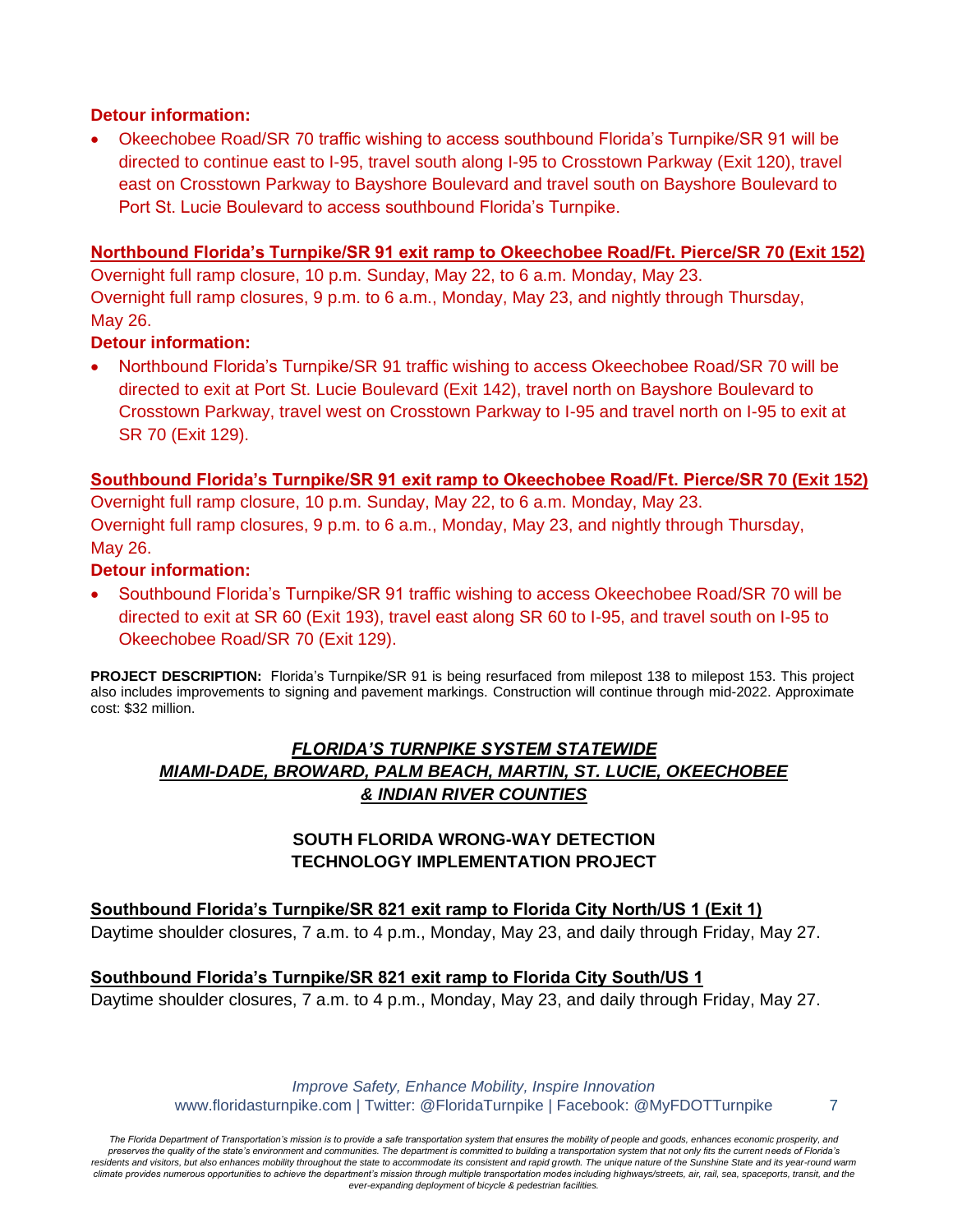## **Northbound and southbound Florida's Turnpike/SR 821 exit ramps to Campbell Drive/SW 312 Street (Exit 2)**

Daytime shoulder closures, 7 a.m. to 4 p.m., Monday, May 23, and daily through Friday, May 27.

## **Northbound and southbound Florida's Turnpike/SR 821 exit ramps to SW 216 Street (Exit 11)**

Daytime shoulder closures, 7 a.m. to 4 p.m., Monday, May 23, and daily through Friday, May 27.

## **Southbound Florida's Turnpike/SR 821 exit ramp to Caribbean Boulevard/SW 211 Street (Exit 12)**

Daytime shoulder closures, 7 a.m. to 4 p.m., Monday, May 23, and daily through Friday, May 27.

# **Northbound and southbound Florida's Turnpike/SR 821 exit ramps to Quail Roost Drive/ Eureka Drive/SR 994 (Exit 13)**

Daytime shoulder closures, 7 a.m. to 4 p.m., Monday, May 23, and daily through Friday, May 27.

**PROJECT DESCRIPTION:** Florida's Turnpike Enterprise is enhancing the Wrong-Way Vehicle Detection System (WWVDS) throughout Miami-Dade, Broward, and Palm Beach counties by increasing the amount of wrong-way signage, roadway reflectors and pavement markings in locations along Florida's Turnpike/State Road (SR) 821, Florida's Turnpike/SR 91 and Sawgrass Expressway/SR 869. Construction will continue through mid-2023. Approximate cost: \$5.5 million.

## **ALL-ELECTRONIC TOLLING (AET) CONVERSION PROJECT PHASE 8 ON CENTRAL TURNPIKE MAINLINE/SR 91 FROM LANTANA TOLL PLAZA TO THREE LAKES TOLL PLAZA**

# **Southbound Florida's Turnpike from south of Southern Boulevard/US 98/SR 80 (Exit 97) to north of the West Palm Beach Service Plaza**

Overnight single lane closure, 10 p.m. Sunday, May 22, to 5:30 a.m. Monday, May 23. Overnight single lane closures, 9 p.m. to 5:30 a.m., Monday, May 23, and nightly through Thursday, May 26.

## **Northbound Florida's Turnpike from Jog Road (Exit 98) to Okeechobee Boulevard/SR 704 (Exit 99)**

Overnight single lane closure, 10 p.m. Sunday, May 22, to 6:30 a.m. Monday, May 23. Overnight single lane closures, 9 p.m. to 6:30 a.m., Monday, May 23, and nightly through Thursday, May 26.

# **Southbound Florida's Turnpike from Okeechobee Boulevard/SR 704 (Exit 99) to Jog Road (Exit 98)**

Overnight single lane closure, 10 p.m. Sunday, May 22, to 5:30 a.m. Monday, May 23. Overnight single lane closures, 9:30 p.m. to 5:30 a.m., Monday, May 23, and nightly through Thursday, May 26.

> *Improve Safety, Enhance Mobility, Inspire Innovation* www.floridasturnpike.com | Twitter: @FloridaTurnpike | Facebook: @MyFDOTTurnpike 8